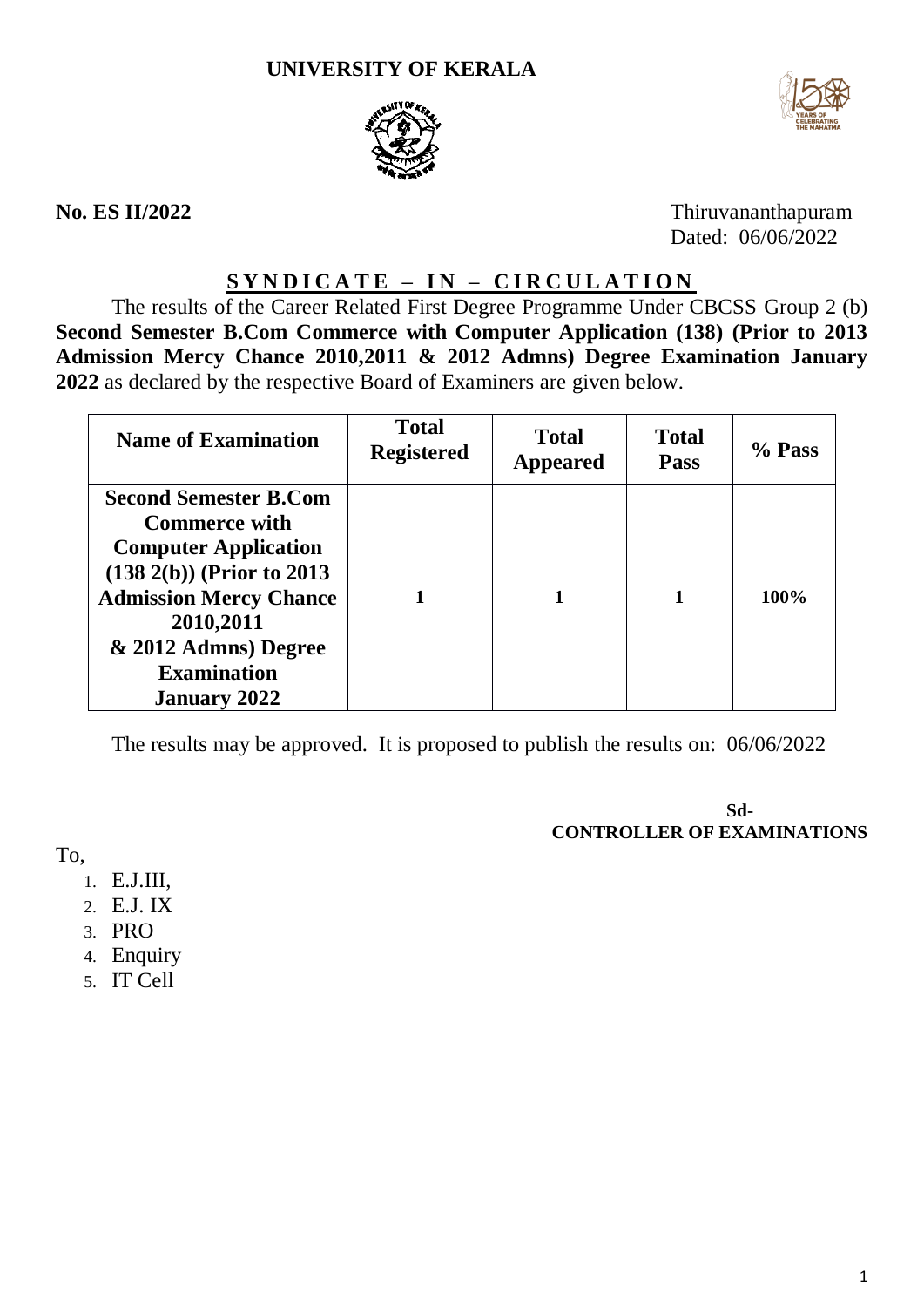

 1. The following is the provisional list of Register Numbers of the successful candidates at the Career Related First Degree Programme Under CBCSS Group 2(b) **Second Semester B.Com Commerce with Computer Application (138) (Prior to 2013 Admission Mercy Chance 2010,2011 & 2012 Admns) Degree Examination January 2022** as declared by the Board of Examiners.

1. The last date for revaluation and scrutiny is **17/06/2022**. Candidates should make use of draft mark list available in the university website for applying for revaluation. Application for scrutiny and revaluation should be **submitted online only**.

| 2010, 2011 $\alpha$ 2012 $\alpha$ uniis, $\alpha$ itul to 2013 $\alpha$ uniissiuli |                                                   |  |  |
|------------------------------------------------------------------------------------|---------------------------------------------------|--|--|
| <b>COURSE CODE</b>                                                                 | <b>COURSE</b>                                     |  |  |
|                                                                                    |                                                   |  |  |
| EN 1211.4                                                                          | English II                                        |  |  |
|                                                                                    | Writing & Presentation Skills                     |  |  |
|                                                                                    | (Common for Career Related 2(b))                  |  |  |
|                                                                                    |                                                   |  |  |
| CC 1221                                                                            | <b>Environmental Studies</b>                      |  |  |
|                                                                                    |                                                   |  |  |
| CC 1241                                                                            | Principles of Management                          |  |  |
|                                                                                    |                                                   |  |  |
| CC 1242                                                                            | <b>Advanced Financial Accounting</b>              |  |  |
|                                                                                    |                                                   |  |  |
| CC 1243                                                                            | Computer Application in Publications & Statistics |  |  |
|                                                                                    |                                                   |  |  |
| CC 1231/CX1231                                                                     | <b>Business Statistics</b>                        |  |  |
|                                                                                    |                                                   |  |  |
|                                                                                    | (Common for Commerce & TPP)                       |  |  |

## **2010 ,2011&2012 Admns. (Prior to 2013 Admission)**

Sd/-

## **CONTROLLER OF EXAMINATIONS**

University Buildings, Thiruvananthapuram Date: 06.06.2022